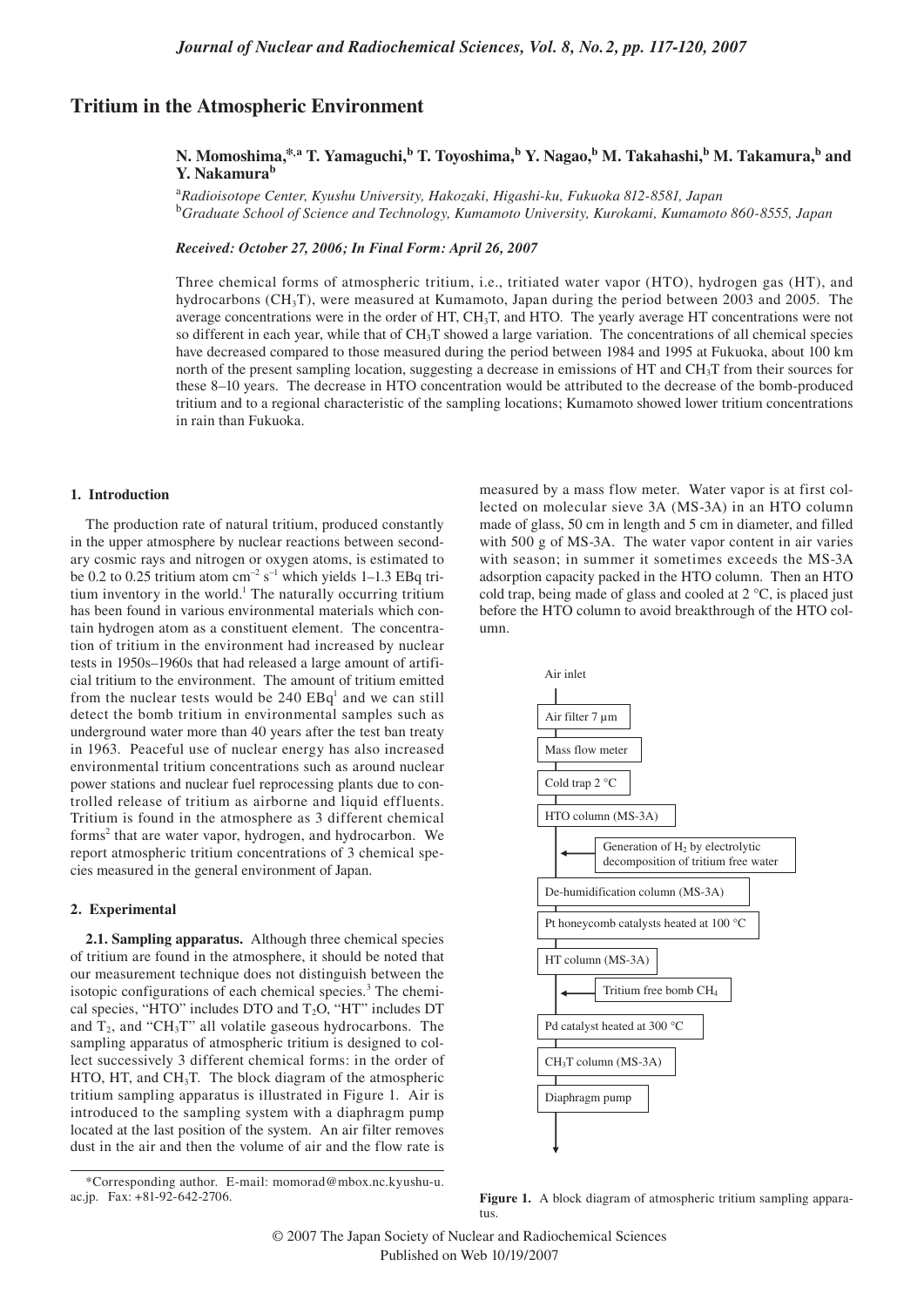Hydrogen gas is converted to water by catalytic oxidation and collected as water on MS-3A in an HT column. The design of the HT column is the same as that of the HTO column and 500 g of MS-3A is packed in the column. The hydrogen concentration in air is about 0.5 ppm which would yield a quite small amount of water and it makes difficult to quantitatively recover water from the MS-3A and to measure tritium concentration by the liquid scintillation counting. To increase the amount of water available, tritium free  $H_2$  that was generated by electrolytic decomposition of deep well water is added to the sampling air after the HTO column. Water vapor accompanied with the generated  $H<sub>2</sub>$  is removed with a de-humidification column which is the same as the HTO column and packed with 500 g of MS-3A. The  $H_2$  generation rate is controlled to yield about 15 mL of water with oxidation of  $H<sub>2</sub>$ . The original sampling apparatus adopted Pd coated MS catalyst for  $H<sub>2</sub>$  oxidation which is prepared by vigorous shaking of  $PdCl<sub>3</sub>$  solution and MS-4A followed by baking in  $H_2$  atmosphere.<sup>4</sup> The Pd coated MS catalyst undergoes  $H<sub>2</sub>$  oxidation and collection of produced water on the MS-4A simultaneously. To maintain the oxidation capacity of the Pd coated MS catalyst, reactivation is carried out regularly by which  $H_2$  is flowed under heating the catalyst. To reduce the task of this reactivation process, we prepared Pt honeycomb catalysts for  $H<sub>2</sub>$  oxidation, in which 0.12 g of Pt is dispersed on the surface of the honeycomb base metal (25 mm in diameter, 40 mm in length). The apparatus uses 3 pieces of the Pt honeycomb catalysts and is operated at 100 °C. Hydrocarbons are oxidized to water with the Pd catalyst (DASH-220D, 0.24 wt.% Pd, 3mm in diameter, NECHEMCAT Co. Ltd.) at 300 °C. Tritium free bomb CH<sub>4</sub> is added to the sampling air through a mass flow controller before the Pd catalyst column. The Pd catalyst column is made of quartz and packed with the 150 cm<sup>3</sup> Pd catalysts. The flow rate of CH4 is controlled to yield about 15 mL of water by the sampling. The water yielded is collected on 500 g of MS-3A in a  $CH<sub>3</sub>T$  column as the case for the water vapor and hydrogen. Teflon tubes (8 mm in outer diameter and 6 mm in inner diameter) and metal conjunctions (Swagelok Co. Ltd.) are used for connecting the columns and other units. The performance of the catalyst has been reported elsewhere.<sup>3</sup>

**2.2. Sampling and measurement.** We collected air at a flow rate of  $1.2$  L min<sup>-1</sup> which requires the 69.4 h sampling time for the total of 5000 L air. The samplings were carried out at Kumamoto, Japan (130°43'E, 32°48'N) at about 25 m above the ground. Water adsorbed on the MS-3A is desorbed by heating the MS-3A in the column at 400 °C with flowing  $N_2$ gas. The desorbed water is recovered on a cold trap cooled at – 9 °C with taking care to avoid contamination of the sample water with ambient water vapor. About 15 mL of water is expected to be recovered from each HT and  $CH<sub>3</sub>T$  column. The water recovered from the HTO column is combined with that collected on the HTO cold trap. Tritium radioactivity is measured by the low background liquid scintillation counting after mixing the water with the liquid scintillation cocktail (Ultima GOLD<sup>TM</sup> LLT, Packard). For the preparation of the HTO counting sample, the 50 mL HTO water and 50 mL scintillation cocktail is mixed in a polyethylene vial (Aloka Polyvial 145) of which internal wall is coated with Teflon. 10 mL water recovered from the HT and CH<sub>3</sub>T columns are mixed with the 10 mL scintillation cocktail in the Teflon vials to prepare counting samples. The background counting samples are prepared as the same way for either HTO or  $HT/CH_3T$  using tritium free deep ground water. No tritium in the ground water was confirmed by an electronic enrichment technique. Each sample is measured for 1300 min with a low background counter (Aloka, LB-III). The typical background count rate for the HTO samples was about 3.5 cpm and that for the HT/CH<sub>3</sub>T samples was about 2.8 cpm. Counting efficiencies were determined using standard tritium water (Nycomed Amersham),

showing 18.5% for HTO samples and 22.5 % for the HT/CH3T samples.

### **3. Results and Discussion**

The atmospheric concentrations of HTO, HT, and  $CH<sub>3</sub>T$  are shown in Figures 2, 3, and 4, respectively. The samplings were carried out 24 times in the period from June 2003 to June 2005. The atmospheric concentrations of HTO, HT, and  $CH<sub>3</sub>T$  are distributed from a few to a few tens mBq  $m^{-3}$  and the differences in concentrations among species are not so large. Average concentrations of HTO, HT, and  $CH<sub>3</sub>T$  in the experimental period are summarized in Table 1 and the order of the average concentration is  $HT > CH_3T > HTO$ . The present tritium concentrations are lower than those of other gaseous radionuclides in the general environment such as <sup>222</sup>Rn which shows in the order of a few tens Bq  $m^{-3}$  (References 5–8),  ${}^{85}Kr$ the order of a few Bq  $m^{-3}$  (Reference 9) and <sup>14</sup>C the order of a few tens mBq  $m^{-3}$  (Reference 10).

The distribution of HTO concentrations (Bq  $L^{-1}$ ) is shown in Figure 5. The change of atmospheric concentrations in Figure 2 will be related to the amount of water vapor in the atmosphere and the HTO concentration. In general the water vapor content in the atmosphere is high in summer and low in winter because water vapor saturation is controlled by temperature. The atmospheric concentration of HTO in Figure 5 showed a seasonal variation; the highest value was observed in August 2004 and the lowest one in December 2003 though the HTO concentrations distributed widely from 0.1 to 1.3 Bq  $L^{-1}$ . This result suggests that the atmospheric concentration of HTO is mostly determined by water vapor content rather than its concentration (Bq  $L^{-1}$ ). The average HTO concentration was 0.69  $\pm$  0.35 Bq L<sup>-1</sup> as shown in Table 1 that is significantly higher than the average HTO concentration of rain,  $0.30 \pm 0.13$  Bq L<sup>-1</sup> observed at the same sampling location during the corresponding period of the present atmospheric samples.<sup>11</sup> The higher HTO concentration of water vapor than the rain would be attributed to the upward flux of HTO to the atmosphere from the soil surface where HTO concentration is elevated by microbial oxidation of the atmospheric HT and  $CH<sub>3</sub>T$  (Reference 12) and to the downward flux of naturally occurring HTO from the stratosphere to the troposphere.<sup>13</sup>

The atmospheric concentrations of  $HT$  and  $CH<sub>3</sub>T$  in Figures 3 and 4 are lower than those measured in 1980s–1990s at Fukuoka, Japan, $^{2,14}$  which is located about 100 km north from the present sampling location. The present data revealed a large variation in the concentrations, ranging from 3.6 to 33.5 mBq  $m^{-3}$  for HT and from 0.7 to 32.3 mBq  $m^{-3}$  for CH<sub>3</sub>T. A degree of scatter of the data strongly depends on duration of sampling; daily basis sampling gives larger scattering than such as weekly basis sampling. We collected the samples for about 3 days basis sampling, the samples collected in 1980s– 1990s at Fukuoka also had showed large scatter for the HT and  $CH<sub>3</sub>T$  concentration, though they were taken by weekly basis sampling. Neither seasonal variation nor change in yearly average concentration was observed in the present HT data: 12.6 for 2003, 12.9 for 2004, and 11.4 mBq m–3 for 2005. On the other hand, yearly averages of CH3T concentrations were 14.1 for 2003, 6.7 for 2004, and 3.0 mBq m–3 for 2005. The present yearly average HT concentration, 11.4–12.9 mBq m<sup>-3</sup> (2003–  $2005$ ) was about half of that measured in 1995 at Fukuoka<sup>2</sup> and almost comparable to that measured in 2002 at Miami, USA  $(10.2 \text{ mBq m}^{-3})$ .<sup>15</sup> The yearly average CH<sub>3</sub>T concentration measured in 1995 at Fukuoka<sup>2</sup> was 12 mBq  $m^{-3}$  which was almost equal to the present data of 2003.

The concentration order of the present data shown in Table 1 is  $HT > CH<sub>3</sub>T > HTO$ , which was different from that observed at Fukuoka during the period between  $1984$  and  $1995$ .<sup>2</sup> In the 1984–1995 period, the order was  $HT > HTO > CH<sub>3</sub>T$ ; the  $CH<sub>3</sub>T$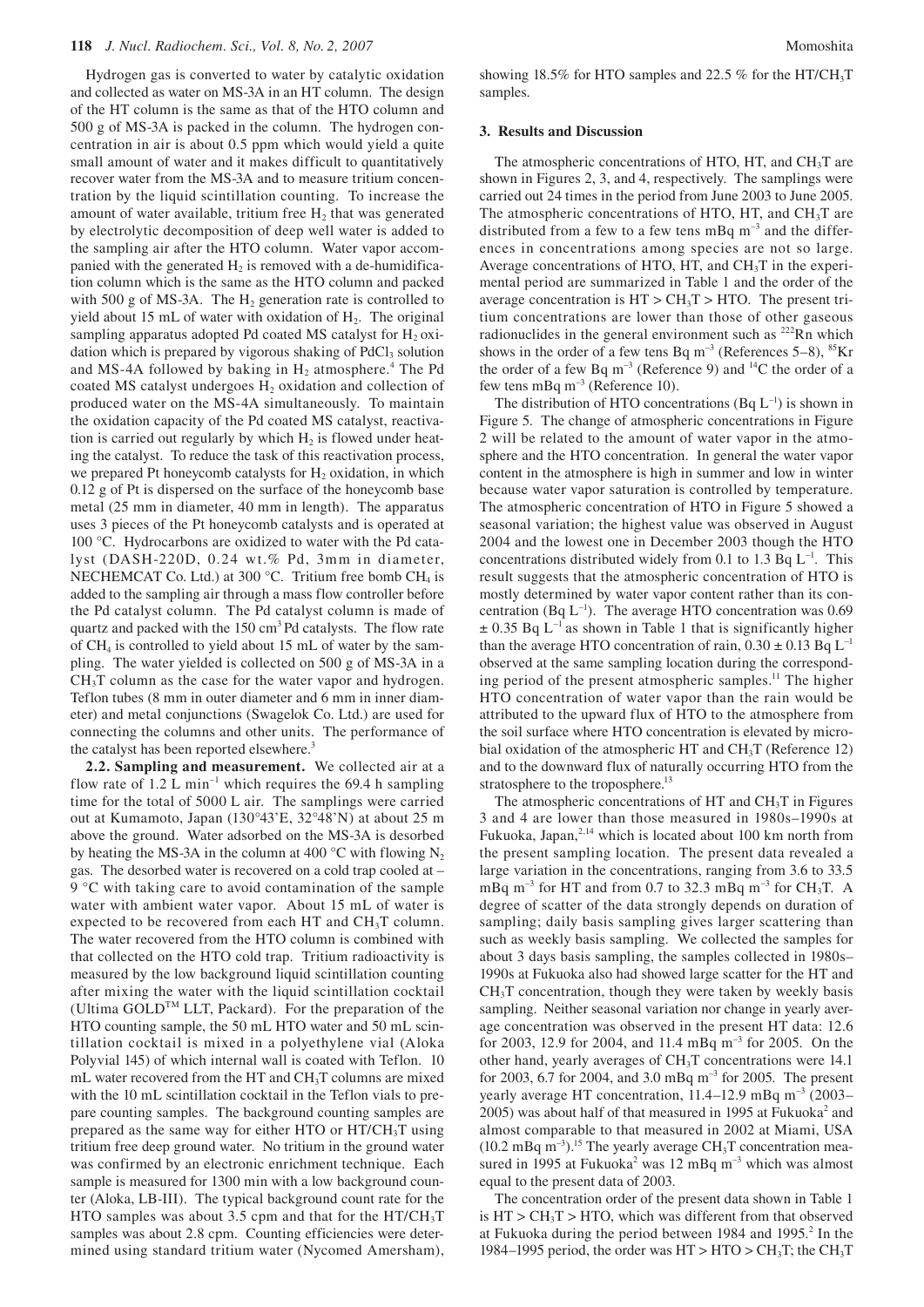

**Figure 2.** HTO concentrations in the atmosphere.



**Figure 3.** HT concentrations in the atmosphere.

concentration was lowest among them. As mentioned above, the yearly average  $CH<sub>3</sub>T$  concentrations of the present data showed marked variation, probably suggesting a change of a  $CH<sub>3</sub>T$  source intensity. Although the sources of  $CH<sub>3</sub>T$  are not identified, emissions associated with activities of nuclear facilities would be involved. A regional characteristic, the present data were taken at Kumamoto while the data between 1984 and 1995 were taken at Fukuoka, would be one of the reasons for the low HTO concentrations because tritium concentration in rain at Kumamoto were lower than that at Fukuoka.<sup>16</sup> It has been shown that very marked peaks in the HT concentrations at Fairbanks, Alaska in 1973 are clearly correlated with large underground events at the Novaya Zemlya test site, in the former USSR.17 One HT source from the late 1950s to the early 1990s was the testing of nuclear devices conducted underground.15 Tritium can escape from underground to the atmosphere as HT through natural and bomb-produced faults and fractures because low  $O_2$  environment would limit the formation of HTO. A coincident increase in yearly average HT concentration was observed at Fukuoka and Miami in 1988 and the underground nuclear tests yield in 1988 was high; the fact would be an indication that underground nuclear test is one of the major sources in atmospheric HT. The UNSCEAR<sup>18</sup> estimated HT emission from the nuclear power industry (Fuel rod reprocessing, power plants) and the emission has been increased. The HT observed in the present data would result from the release from such nuclear industry.



**Figure 4.** CH<sub>3</sub>T concentrations in the atmosphere.



**Figure 5.** HTO concentrations of atmospheric water vapor.

**TABLE 1: Concentrations of atmospheric tritium**

| Chemical species  | Concentration                      |
|-------------------|------------------------------------|
| <b>HT</b>         | $12.5 \pm 6.9$ mBq m <sup>-3</sup> |
| CH <sub>3</sub> T | $9.0 \pm 8.2$ mBq m <sup>-3</sup>  |
| <b>HTO</b>        | $6.7 \pm 5.4$ mBq m <sup>-3</sup>  |
| <b>HTO</b>        | $0.69 \pm 0.35$ Bq L <sup>-1</sup> |

**Acknowledgments.** The work is performed with the support and under the auspices of the NIFS Collaborative Research Program (NIFS04KOBS008).

#### **References**

- (1) S. Okada and N. Momoshima, Health Phys. **65**, 595 (1993).
- (2) T. Okai, N. Momoshima, and Y. Takashima, J. Radioanal. Nucl. Chem. **239**, 527 (1999).
- (3) N. Momoshima, M. Takamura, Y. Nagao, T. Toyoshima, T. Okai, and T. Uda, *Radioecology and Environmental Dosimetry*, Eds. J. Inaba, H. Tsukada, and A. Takeda, Institute for Environmental Sciences, Rokkasho (2004), p 416.
- (4) T. Okai and Y. Takashima, J. Radioanal. Nucl. Chem. **130**, 399 (1989).